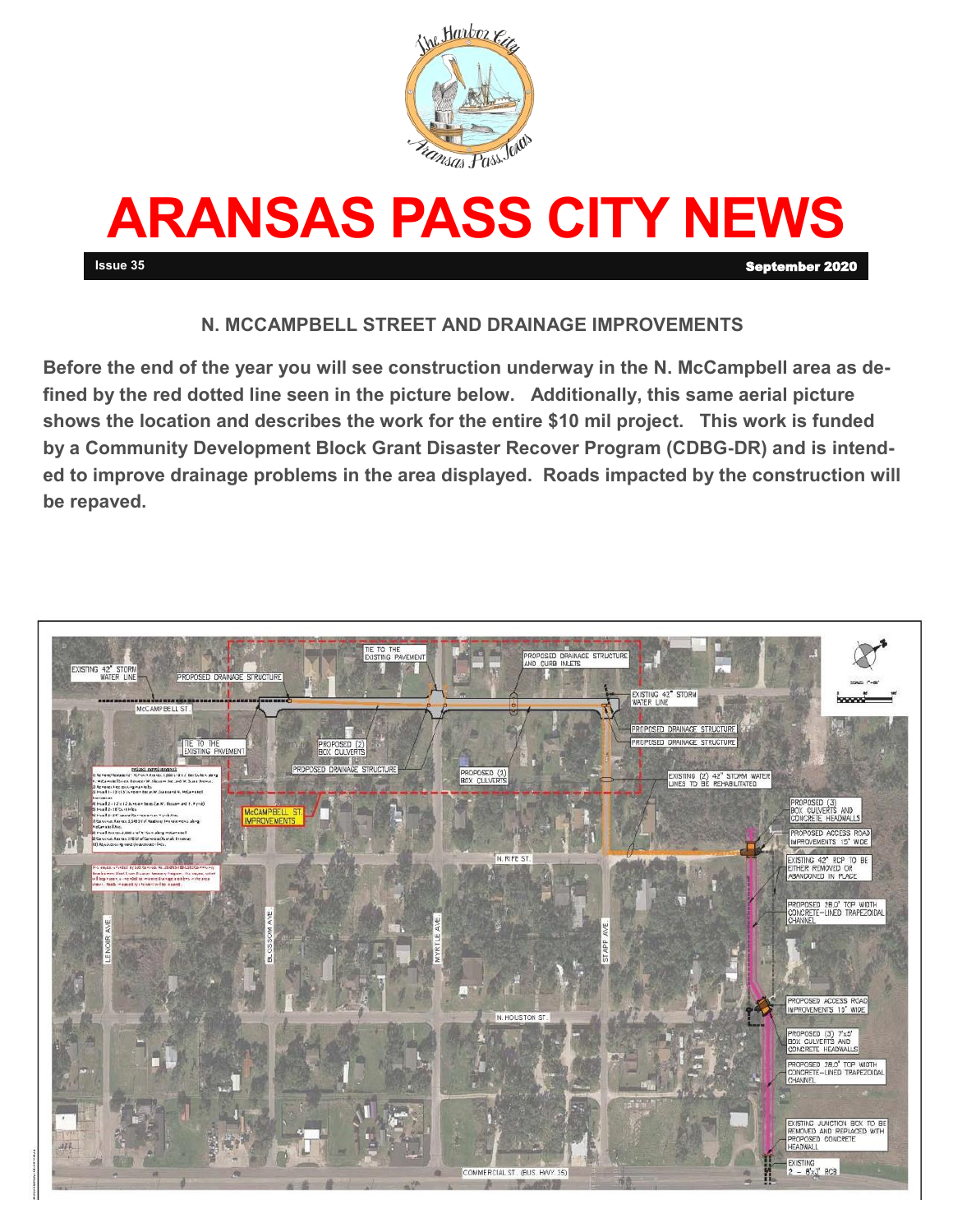

# **Old City Landmark Is Coming Down**

### **(Other demolitions also are progressing well)**

As part of the ongoing effort to clean-up the City, a deteriorating landmark is being demolished. See picture above. It's the old round building at Lamont and Deberry. This structure may have been the City's first water storage tank. It later was converted to a Public Works office before it was converted to a storage facility. For the past few years, it has been rapidly deteriorating. This upcoming demolition is part of the 131 structures that have been torn down in the past year and a half as an important part of the City clean-up effort.

### **DESIGN FOR THE BULKHEAD REPAIRS AT CONN BROWN AL-MOST COMPLETE**

(See picture below of this FEMA financed project)



# **NO CITY TAX RATE IN-CREASE FOR A.P.**

The total Aransas Pass tax rate for the current Fiscal Year is \$0.799194 per \$100 valuation. For this coming fiscal year it will remain the same at \$0.799194. In other words, the City property tax rate remains unchanged as we enter into the upcoming fiscal year. However, if you made improvements to your property and because of recent annexations, the amount of revenue the City gets from that unchanged rate should increase. A public hearing on the unchanged tax rate will be held September 8th at 6:00 PM at the Aransas Pass City Hall.

## **STRONG GENERAL FUND BALANCE AN-TICIPATED**

**Just a few days following Hurricane Harvey it became clear that A.P. had a multi-year history of weak budgets. Work by the Mayor and City Council and staff began immediately and continues to this day to strengthen the budget. A good measurement of the budget and the City's financial stability is the General Fund Balance. In 2017 and before, it was in the very low single digits. For the past 3 years, the Mayor and Council and staff and Finance Department have worked hard to bring that number up to an acceptable minimum of at least 25%. With the upcoming FY20-21 budget it is anticipated the General Fund balance will be just a little less than 40%. The budget will be approved in September. More details on this in the next newsletter.**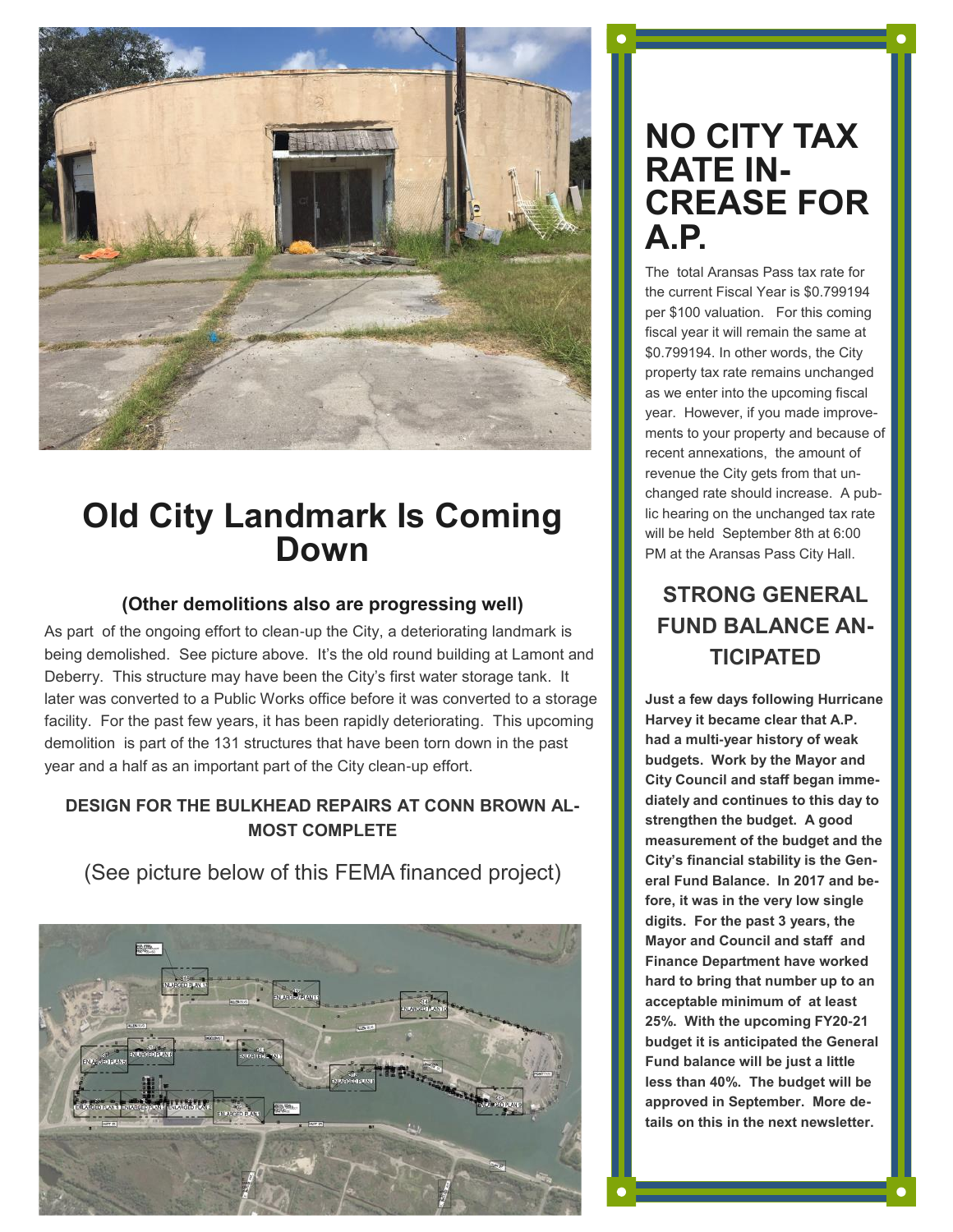#### Driver: Begin Odometer: End Odometer: **Checked and OK Future Attention Needed Immediate Attention Required INTERIOR** eat Belts Mirrors Parking Brake Horn Operation Back-Up Alarms Wipers Operation Dash Warning Lights Carpet/Upholstery/Floor Mats **EXTERIOR** Bumpers/Tow Hitch Dashboard Gauges AC Operation Radio Operation Window Operation Head Lights/Tail Lights/Turn Signals/ Brake Lights/ Hazard Lights/Exterior Lamps/License Plate Lights **UNDER HOOD** Battery Terminals/Cables Brake Fluid Windshield/ Windows Fuel Tank Cap Wipers



City of Aransas Pass

## **CITY HAS A STATE-OF-THE-ART VEHICLE/EQUIPMENT MAINTENANCE PROGRAM**

Everyday, Public Works Staff is required to fill out a daily maintenance inspection sheet for each vehicle they use (see above check list). This is part of the comprehensive vehicle/equipment program implemented about five years ago by Public Works Director Fernando Quintanilla. Previously, and for years, the City received complaints that it was not maintaining its vehicles and equipment. But now, if something is found to be wrong during the daily inspection, it is documented and submitted to the mechanic. Major problems are handled immediately. The mechanic will review the daily sheets and schedule any item needing attention. If the mechanic sees that an item may cause further damage, he will make the call to tag out the vehicle or equipment until repaired. In addition to the daily maintenance inspections, crews are scheduled weekly to perform thorough inspections of all vehicles and equipment. Each employee is assigned vehicles and/or equipment for which they are responsible. This program has prolonged the life of city vehicles and equipment.

## **CONTACT US**

**Aransas Pass City News is published by the City of Aransas Pass, Tx. If you would like to subscribe or unsubscribe contact:** 

#### **gedwards@aptx.gov**

#### **WHO ARE YOUR MAYOR AND CITY COUNCIL MEMBERS**

- **1. Mayor Ram Gomez**
- **2. Carrie Scruggs - Place 1**
- **3. Billy Ellis—Place 2**
- **4. Mayor Pro-Tem Jan Moore—Place 3**
- **5. Vicki Abrego— Place 4**
- **600 W. Cleveland Blvd**
- **Aransas Pass, Tx 78336** 
	- **361-758-5301**